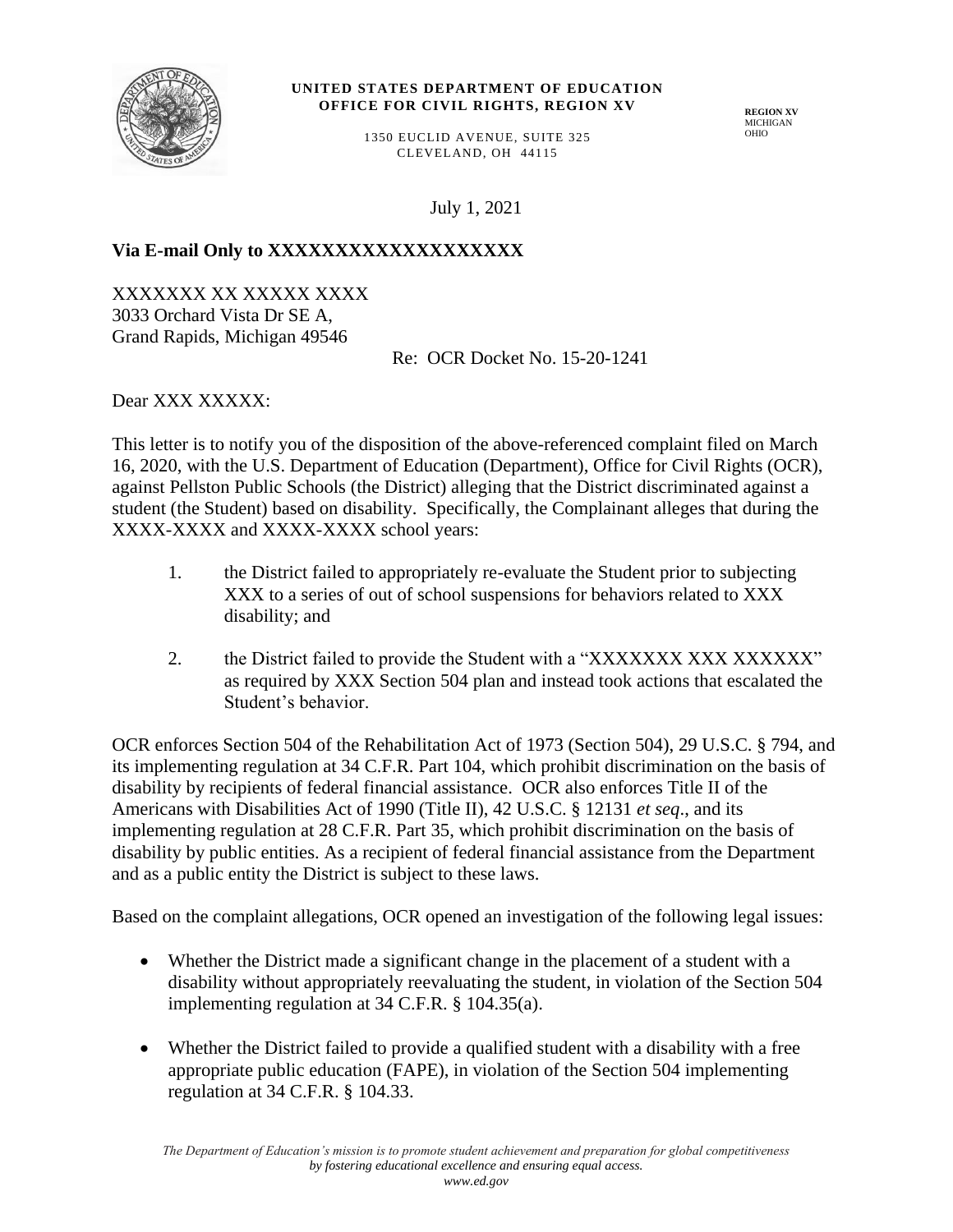# Page 2 – XXXXXXX XX XXXXXX XXXX

During its investigation to date, OCR reviewed documentation provided by the Complainant and the District and interviewed the Student's parent. Prior to completing the investigation, the District asked to resolve this complaint pursuant to Section 302 of OCR' s Case Processing Manual. In order to complete this investigation, OCR would interview District staff and request additional documentation.

### **Facts Obtained to Date**

The Student was in XXX grade during the XXXX-XXXX school year. The District identified the Student as a student with a disability based on XXXX XX XXX XXXX XXX XXXX Section 504 plan. The Section 504 plan states that staff would not engage in "XX XXX XXXXXX" XXXXXXXXXXX for XXXXXXXXXXXXX XXXXXX XXXXXXXX unless the Student was putting XXXXXXX or others in danger. The Section 504 plan instructs staff to XXXX XXX X XXXXX XXXXXX XX XXXXXX XXXXXXXXX XXXXXXXXXX XXXXXXXXXXXX. In addition, the Section 504 plan states that the Student is to be provided a "XXXX XXXX XXXXX" in X XXXX XXXXX XX XXX XXXXXX. The plan states that the Student was to be sent to a designated staff member if XXX is XXXXXXXXXXX XX XXX XXXXXXXXX.

X---paragraph redacted---X

The District provided OCR with the Student's dashboard which details the Student's discipline history. X---sentence redacted---X. The dashboard provides the following details regarding the Student's out of school suspensions.

X---table redacted---X

The District provided its student discipline policy which states that a student with a disability may be subjected to a short-term suspension, a removal lasting less than ten days, when guilty of a gross misdemeanor or persistent disobedience. In addition, the policy states that a student with a disability may only receive a long-term suspension, a removal lasting longer than ten days or an expulsion, after a student's Section 504 Committee determines that the behavior is not a manifestation of the Student's disability and the student's current plan reflects the special education programs and services needed to meet the unique educational needs of the student. The policy does not address whether a series of suspensions should be treated as an exclusion.

To date, OCR received no information regarding discipline-related manifestation determination reviews and evaluation decisions regarding the Student for the relevant time period.

The Complainant alleged that the District did not grant the Student an opportunity to XXXX XXXX as required by XXX Section 504 plan. The Complainant said the discipline referral forms sent home by the District did not indicate when or if the Student was provided with X XXXX XXXX XXXXXX. In addition, the Complainant said the Student told XXX parents that District staff often denied XXX X XXXX XXXX XXXXXX and made comments that escalated XXX behavior.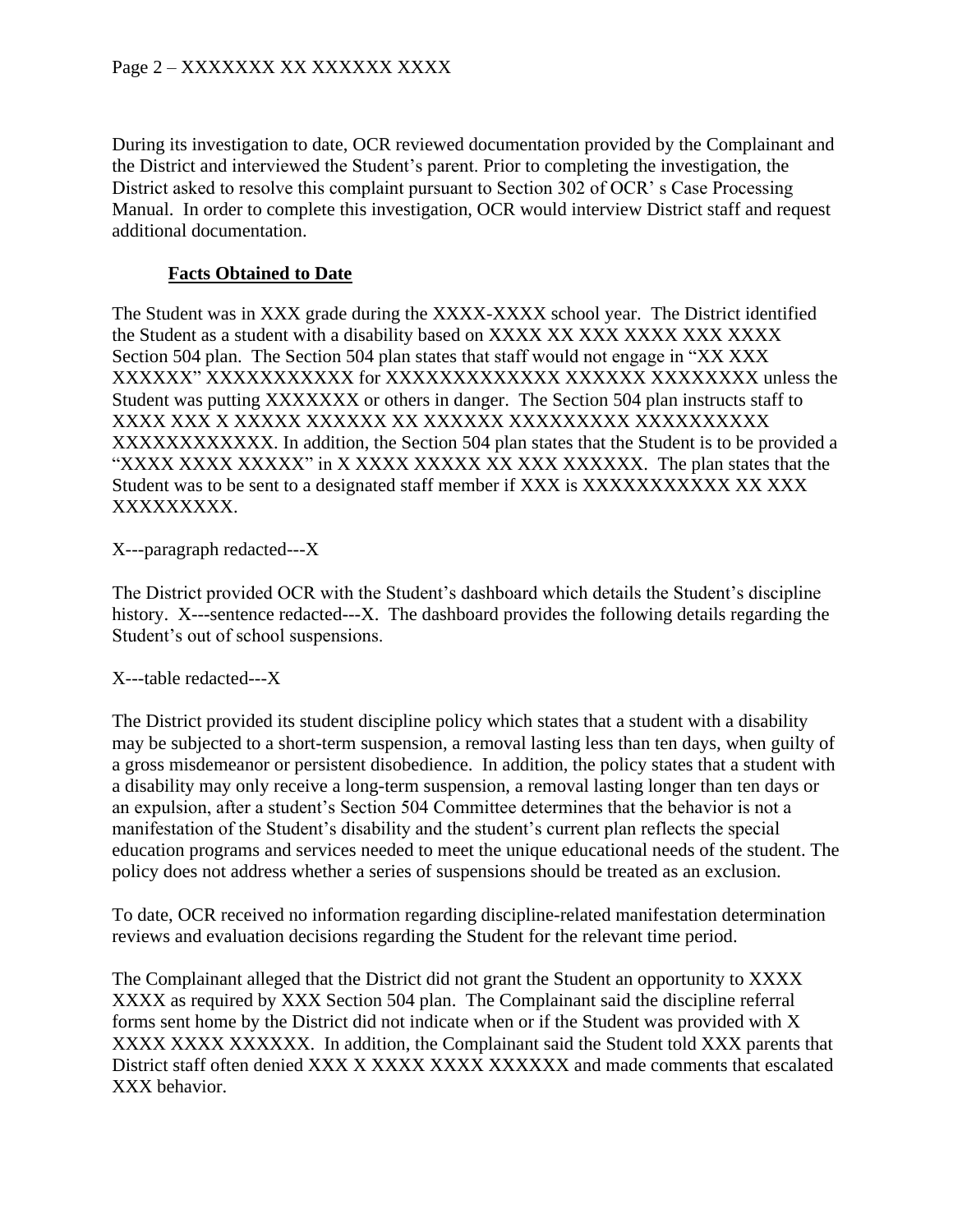The District provided OCR with a XXXXXXXX XX, XXXX, XXXXX from XXX XXXXXXXXX to XXX XXXXXXXXXX XXXXXXX XXX XXXXX XXXXX. The email indicated that the principal had informal discussions with the Student's parent regarding XXX XXXXXXX XXX XXXXXXX. The principal said staff met with the Student well after an incident unless there was a safety concern. According to the principal, when the Student demonstrated XXXXXXXXXX XX XXX XXXXXXXXX, XXX was allowed to XXXXXXXXXXX XX XXX XXX XX XXX XXXXXX. The District asserted that the Student's parent provides conflicting feedback on XXX XXXXXXX XXX XXXXXX. X--sentence redacted---X

The District provided OCR with documentation indicating that in XXXXXXXXXXXXX, the District moved the Student from XXXXXXXXX XXXXXXXX XX XX XXXXXX XXXXXXX XXX XX XXX XXXXXXX XX XXXXXXX to the District's safety protocols. Based on the evidence obtained to date, it is unclear whether the Student's Section 504 team was involved in the decision to change the Student XX XXX XXXXXX XXXXXXX. In XXX XXXX, the Parent told OCR that the Student XXXXXXXX XX XXXXXXXXX XXXXXXXXXXX in XXXXXXX XXXX but decided to XXXXXX XXXXXX XXXXXXXXX XX XXX XXX XXXX.

# **Legal Standard**

As OCR has determined that the applicable Title II regulation provides no greater protection than the applicable Section 504 regulation in regard to the circumstances of this complaint, OCR addressed only applicable Section 504 standards below.

The regulation implementing Section 504, at 34 C.F.R. § 104.33, provides that a recipient that operates a public elementary or secondary education program or activity must provide a free appropriate public education (FAPE) to each qualified individual with a disability within its jurisdiction. An appropriate education is defined as the provision of regular or special education and related aids and services that are designed to meet the individual educational needs of students with disabilities as adequately as the needs of students without disabilities are met and that are based on adherence to procedures that satisfy the requirements of 34 C.F.R. §§ 104.34, 104.35, and 104.36 as to educational setting, evaluation and placement, and procedural safeguards. What constitutes a FAPE must therefore be determined through an appropriate evaluation or reevaluation under those provisions.

At 34 C.F.R. § 104.35(a), recipients are required to conduct an evaluation of any person who, because of disability, needs or is believed to need special education or related aids and services before taking any action with respect to the initial placement of the person in a regular or special education program **or any subsequent significant change in placement**, including in the disciplinary context. Certain disciplinary exclusions, such as a suspension, may constitute a significant change in placement.

A disciplinary exclusion of any student with a disability constitutes a significant change in placement when the exclusion is permanent (expulsion), for an indefinite period, or for more than 10 consecutive school days. In addition, a series of suspensions that are each 10 or fewer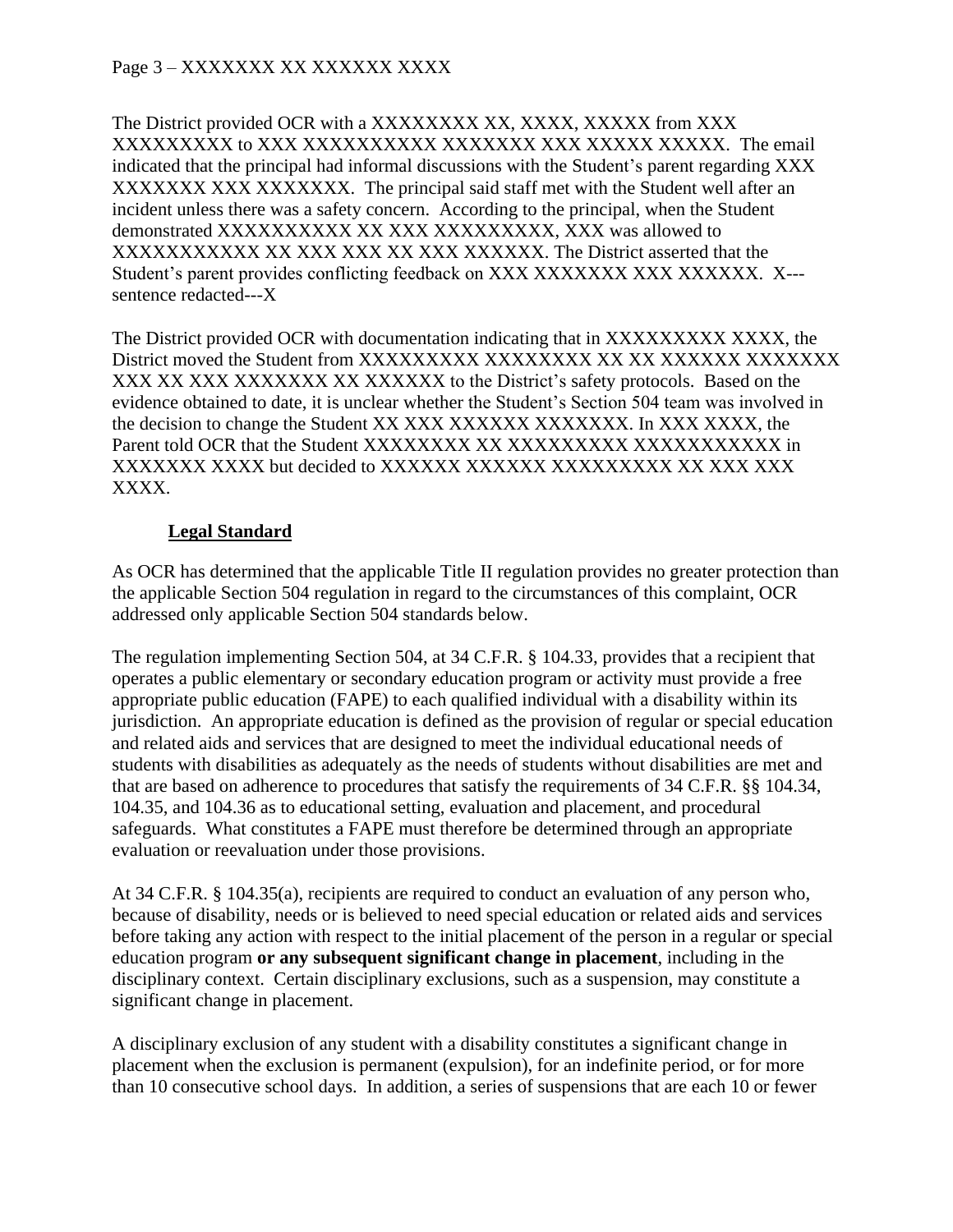# Page 4 – XXXXXXX XX XXXXXX XXXX

days in duration but exceed 10 days in the aggregate may create a pattern of exclusion that constitutes a significant change in placement.

The determination of whether a series of suspensions creates such a pattern must be decided on a case-by-case basis, considering factors such as the length of each suspension, the proximity of the suspensions to one another, and the total amount of time a student is excluded from school. In some cases, in-school suspensions must be considered in determining whether a significant change in placement has occurred--in particular when an in-school suspension results in exclusion from the regular education environment and from a district's educational programs and activities.

The first step of a re-evaluation before a proposed discipline that constitutes a significant change in placement is to determine, using appropriate evaluation procedures, whether the conduct in question is a manifestation of the student's disability. That determination should be made by a group of persons who are knowledgeable about the student, the meaning of the evaluation data, and the placement options. If the group determines that the student's conduct is a manifestation of his disability, the group must continue the re-evaluation to determine whether the student's educational placement is appropriate and what, if any, modifications to that placement are necessary, rather than imposing the proposed discipline. If the group determines that the conduct is not a manifestation of the student's disability, the district may exclude the student from school in the same manner as it excludes similarly situated students without disabilities.

The district should ensure that the student's parent(s)/guardian(s) are notified of the determination and that they are provided notice of the procedural safeguards afforded them under 34 C.F.R. § 104.36 to contest that determination.

#### **Analysis**

Although the OCR's investigation is not yet complete, evidence available thus far raises concerns that the District may have subjected the Student to significant changes to XXX educational placements without first conducting the required reevaluations during the XXXX-XXXX and XXXX-XXXX school years. Although the District's policies require the District to conduct a manifestation determination when a student with a disability receives a long-term suspension, defined as a suspension more than ten days, the policies do not state that a series of removals could amount to a long-term suspension. Similarly, the District's policies do not include language clarifying that a series of suspensions which are each 10 or fewer days in duration but exceed 10 days in the aggregate may create a pattern of exclusion that constitutes a significant change in placement and may trigger the need for a manifestation determination. Additionally, to date, OCR has not obtained evidence to show that the District conducted an evaluation of the Student prior to enrolling XXX in an online program, which was done in XXX XXXX XX XXXX.

Regarding the allegation that the District failed to implement the Student's Section 504 XXXX XXXX provision, the District provided the principal's summary of how the District generally implemented the provision. Additionally, the evidence provided to date indicated that the District and the parent disagreed as to how the provision should be implemented. To date, there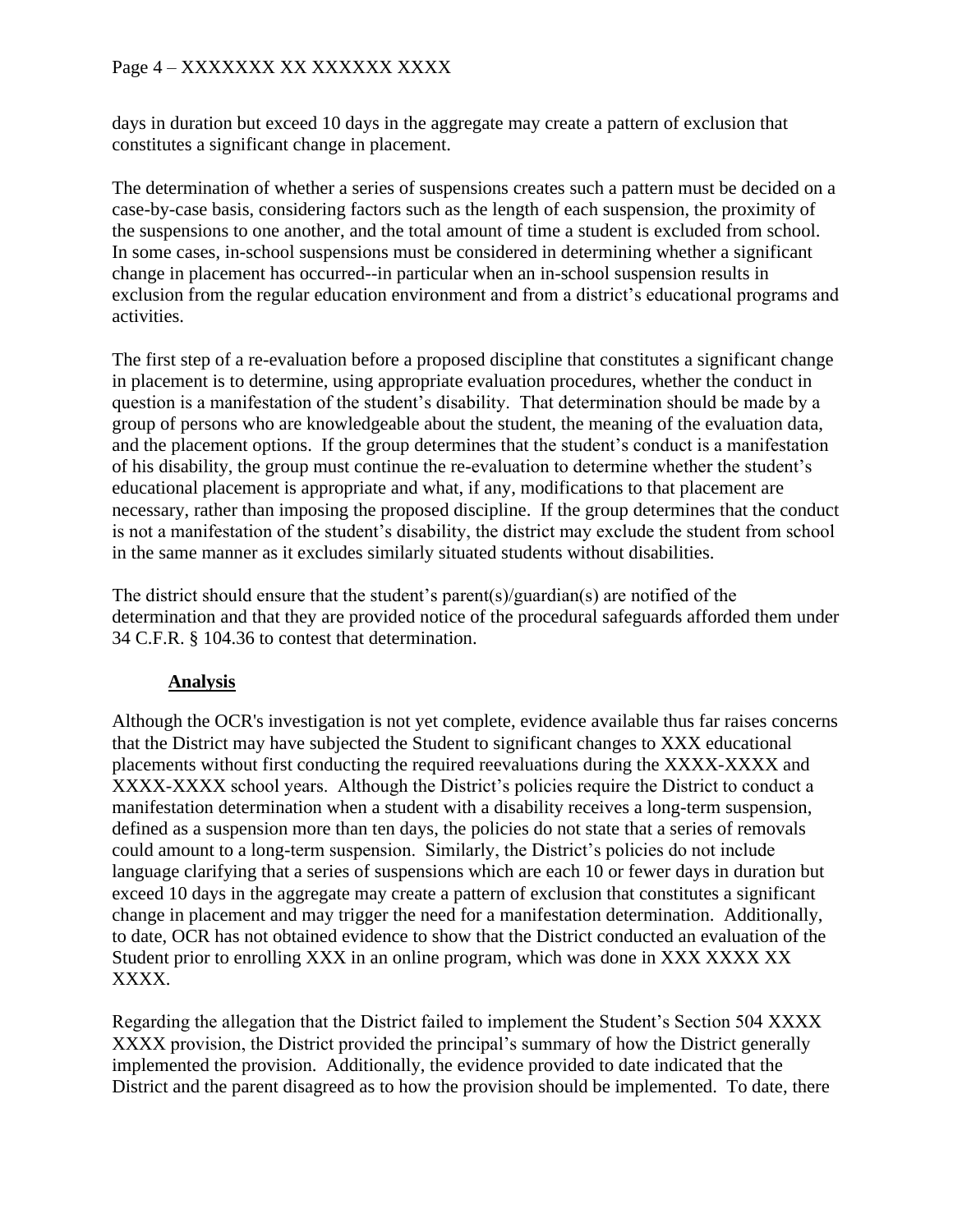# Page 5 – XXXXXXX XX XXXXXX XXXX

is no evidence that the District reconvened the Student's Section 504 team to clarify the manner of implementation of this provision.

Under Section 302 of OCR's *Case Processing Manual*, allegations under investigation may be resolved at any time when, prior to the issuance of a final investigative determination, the recipient expresses an interest in resolving the allegations and OCR determines that it is appropriate to resolve them because OCR's investigation has identified concerns that can be addressed through a resolution agreement. In this case, the District expressed an interest in resolving the allegations prior to the conclusion of OCR's investigation and OCR determined resolution was appropriate. On June 29, 2021, the District signed the enclosed Resolution Agreement, which, when fully implemented, will address all of the allegations in the complaint. OCR will monitor the implementation of the Resolution Agreement.

This concludes OCR's investigation of the complaint and should not be interpreted to address the District's compliance with any other regulatory provision or to address any issues other than those addressed in this letter. This letter sets forth OCR's determination in an individual OCR case. This letter is not a formal statement of OCR policy and should not be relied upon, cited, or construed as such. OCR's formal policy statements are approved by a duly authorized OCR official and made available to the public.

Please be advised that the District may not harass, coerce, intimidate, or discriminate against any individual because he or she has filed a complaint or participated in the complaint resolution process. If this happens, the individual may file another complaint alleging such treatment.

Under the Freedom of Information Act, it may be necessary to release this document and related correspondence and records upon request. In the event that OCR receives such a request, OCR will seek to protect, to the extent provided by law, personally identifiable information, which, if released, could reasonably be expected to constitute an unwarranted invasion of personal privacy.

The Complainant may file a private suit in federal court, whether or not OCR finds a violation.

OCR looks forward to receiving the District's first monitoring report by **October 29, 2021**. For questions about implementation of the Agreement, please contact XXX XXXXX XXXXXXXXX XXXXXX. she will be overseeing the monitoring and can be reached at